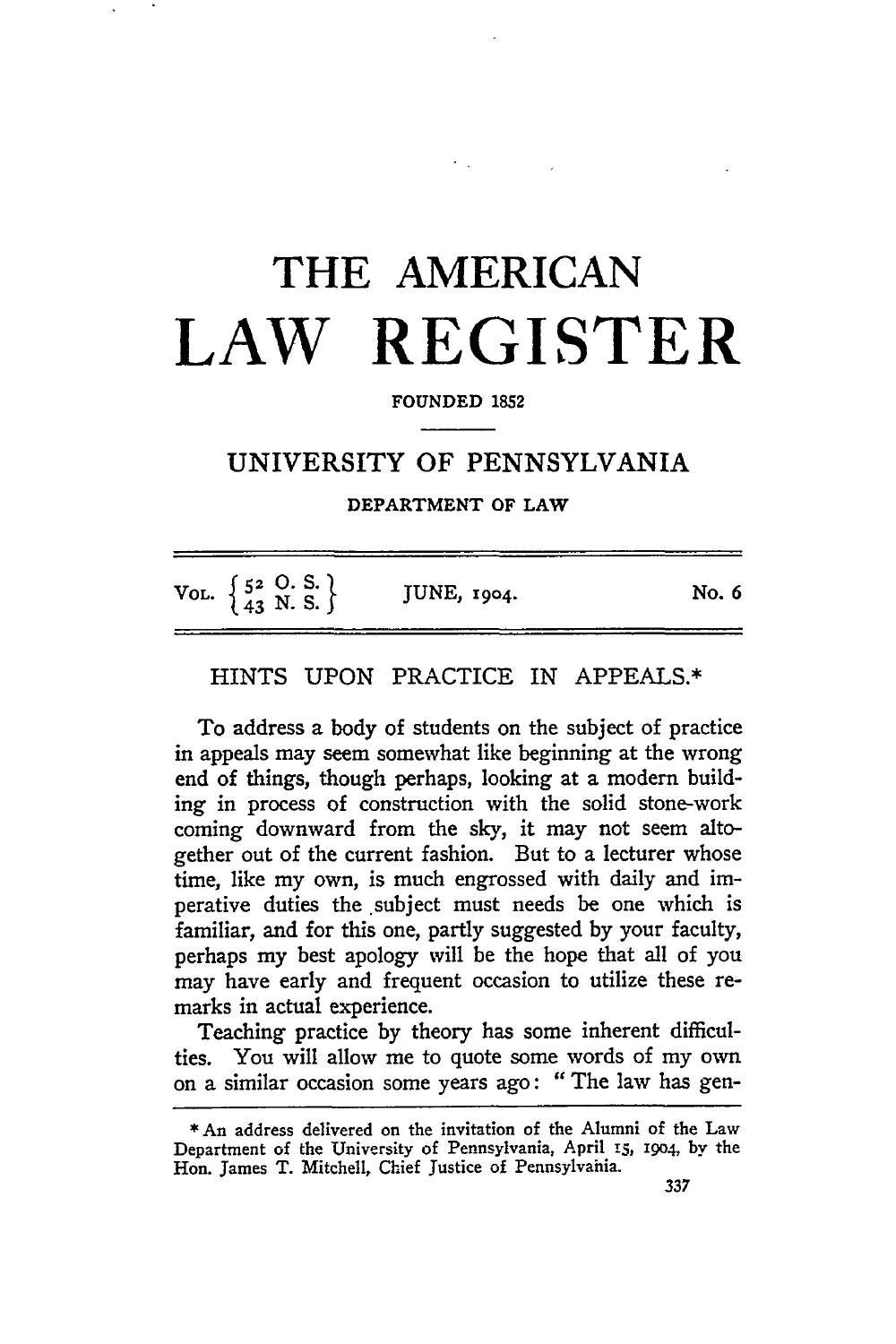#### 338 **HINTS UPON** PRACTICE **IN APPEALS.**

eral principles, capable of scientific and methodical statement in a condensed form which shall nevertheless contain the germ from which all its minutest ramifications may be logically developed. But practice is not general; it is a mass of particulars; nor will logical deduction, even by the strongest reason, be at all sure in its steps from one point to another." On theoretical or general questions of law the advocate has a free range. **A** fresh mind may strike out a new thought even on an ancient topic, though that is not often to be expeded, and it is dangerous to deal with a case on such possibility. But you are at liberty to try, and the consequences of failure are not disastrous. But practice regards the facilitation of business,—your own, your adversary's, and the court's,—and all must work to the same end, or the result will be confusion. Hence it depends largely on mutual convenience as determined **by** experience.

Practice involves two things—first, what to do, and, secondly, how to do it, both of which, especially the latter, are absolute and follow the precedents. These are the results of years and experience, and have common-sense back of them.

A talk upon practice would not be of much use unless it is really practical. My aim, therefore, this evening, is not to attempt to give you a systematic treatise on practice, but rather to suggest to you, in an informal way, points, or hints I will call them, on practical matters that you may not readily find in the books, and thus to do in a measure what oral argument does for the argument in the paper books, give vitality and precedence to the really important things.

First, study your case carefully before taking your appeal. When the attorney, filled with his client's view of the case, loses it, he is apt to feel sore, to blame the court, and to rush into an appeal. There are few questions which fail to have two sides, and long dwelling on one, as it is the advocate's duty and inclination to do, tends to persuade counsel that it is the strongest one. After a while you learn to appreciate the fact that you cannot always be on the right side, and to accept defeat with equanimity.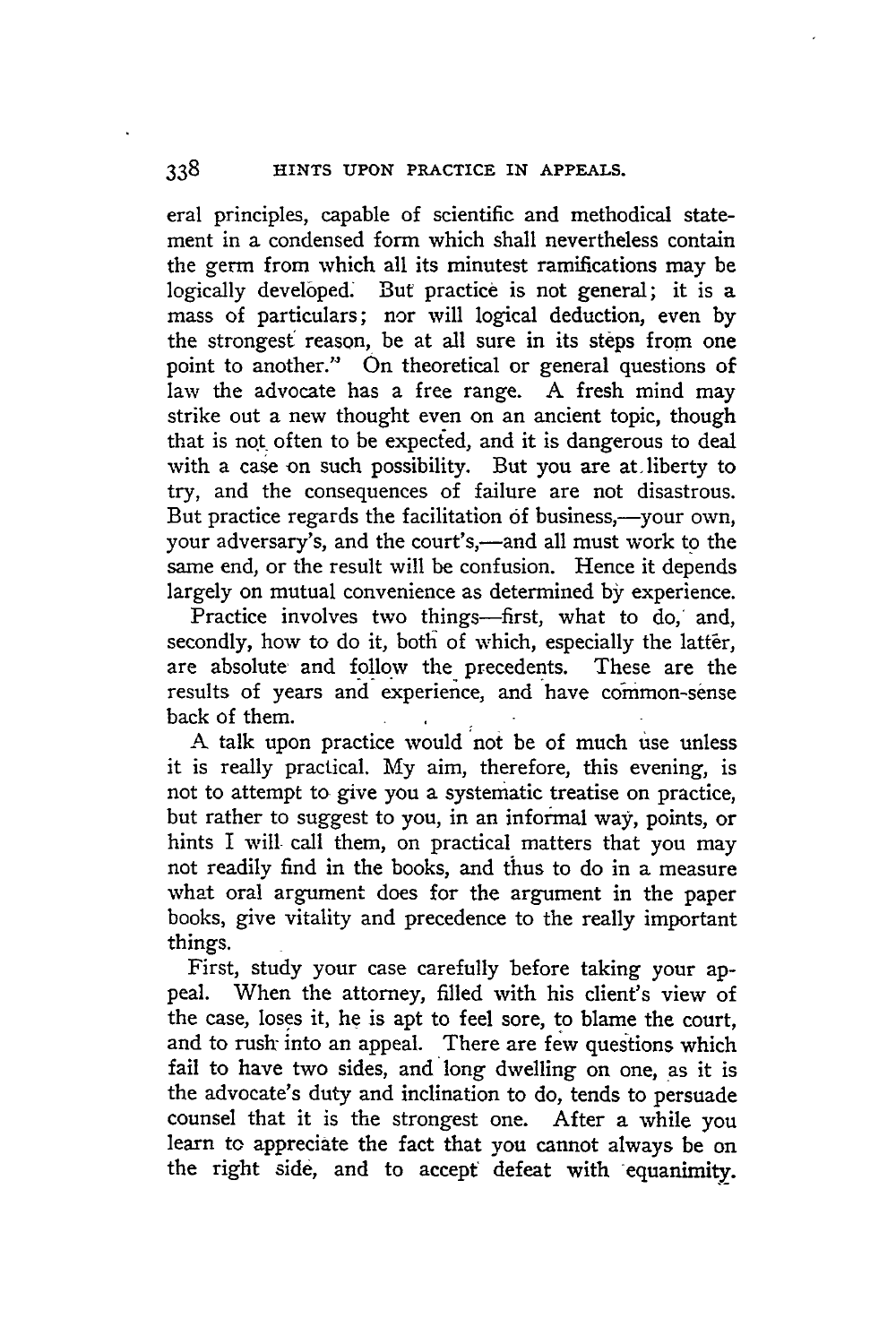Therefore it is a good rule to allow a little time for disappointment to cool off, and study your case with a fresh view of the other side as well as your own before taking an appeal. I .do not mean that you are not to keep on studying it after the appeal. On my making a remark once to the late Chief Justice Sharswood how often it occurred that cases raising the same question were reported in the Same volume, he said, "Don't you know that in the law it never rains but it pours?" Similar circumstances are producing similar questions and similar results, and while your appeal is pending the Supreme Court may decide the question in some other case. Perhaps once or twice a term it occurs that counsel say the point has been decided since they took their appeal, or the Court informs them that the point has been argued and decided during the current term. It is always well, therefore, to keep a lookout for fresh cases reported from week to week and not yet in the digests.

Having determined to appeal, the first question is, to what court? This is not so easy a matter as it looks, and the question of jurisdiction requires careful attention. The Superior Court act has been in force nearly nine years, and yet mistakes occur every term. The act oi the 24th of June, 1895, P. L. 212, gave exclusive and final jurisdiction to the Superior Court *inter alia.* in "all actions, claims, and disputes of every kind **. .** if the value of the real or personal property, or the amount of money really in controversy in any single action or claim, is not greater than \$iooo." In determining jurisdiction the judgment in actions of tort is conclusive of the amount unless it be for defendant on a verdict, or a nonsuit, when the damages laid in the statement decide it. In actions not directly for money, such as ejectment, etc., or for the possession of property, the judge's certificate determines the amount in controversy.' Rules **2o** and **21** of the present rules of the Supreme Court provide for the certificate and this has rarely given any trouble. The certificate is indispensable, and the agreement of parties as to the value of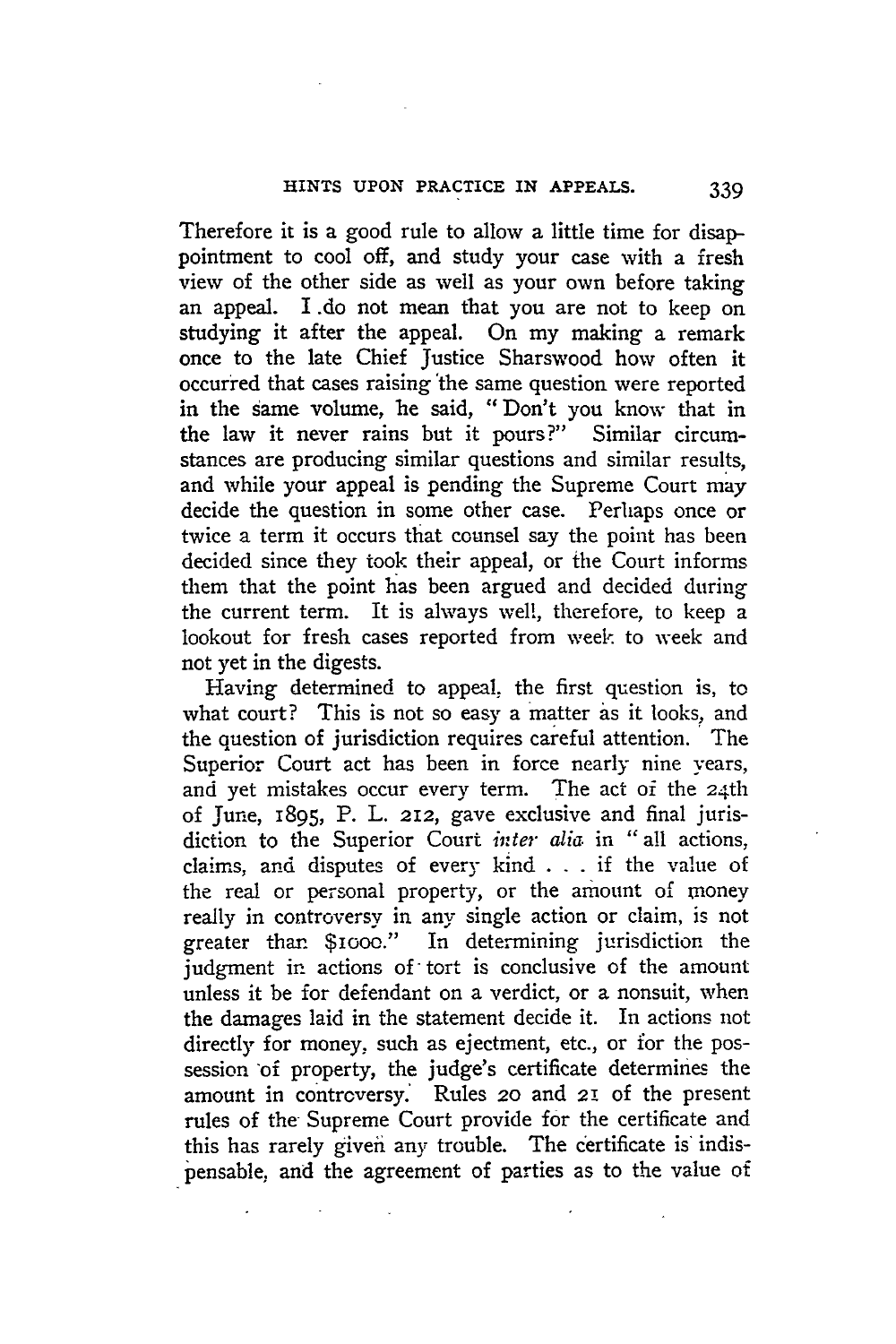the property is not a substitute. *Matthews v. Rising, 194* Pa. **217.**

The phrase "amount really in controversy" raised questions at once. In torts the act provided the test of the verdict or claim, but in actions *ex contractu,* if there was a nonsuit or a verdict for defendant, what was the suim in controversy, the damages alleged, or the sum apparently called for by the instrument or contract sued on? If the plaintiff claimed \$3ooo, for instance, and got \$iooo, but defendant denied that he bwed anything, what was the sum in controversy? These and similar questions were solved by the Supreme Court by adopting the test of the difference to appellant between the judgment appealed from and the judgment sought in the Supreme Court. This was a logical test, though even it would not always have produced a uniform result. But the act of May 5, 1899, P. L. 248; provided that the amount of the judgment, decree, or award shall be the conclusive test. *"* In any- suit, distribution, or other- proceeding in the Common Pleas or Orphans' Court, if -the plaintiff or claimant recover damages either for a tort or for a breach of contract, the amount of the judgment, decree, or award shall be conclusive proof of the amount really in controversy, but if he recover nothing, the amount really in controversy shall be determined by the amount of damages claimed in the statement of claim or in the declaration." Under this act it was held in *Prentice v. Hancock,* **204** Pa. **130:** ".The Legislature intended to provide in these two paragraphs for standards of proof in two classes which should include every possible case, first, issues involving title or possession of specific property, real or personal, and, second, issues involving the payment of money." No phrase has yet been applied or even suggested which will determine the amount really in controversy with absolute uniformity in regard to the question of jurisdiction. Thus, for illustration, where the amount claimed by two distributees is more than **\$1500** and the' decree is adverse to them, they cannot unite in an appeal, but each must take his separate appeal to the Superior Court, though had the decision been in their favor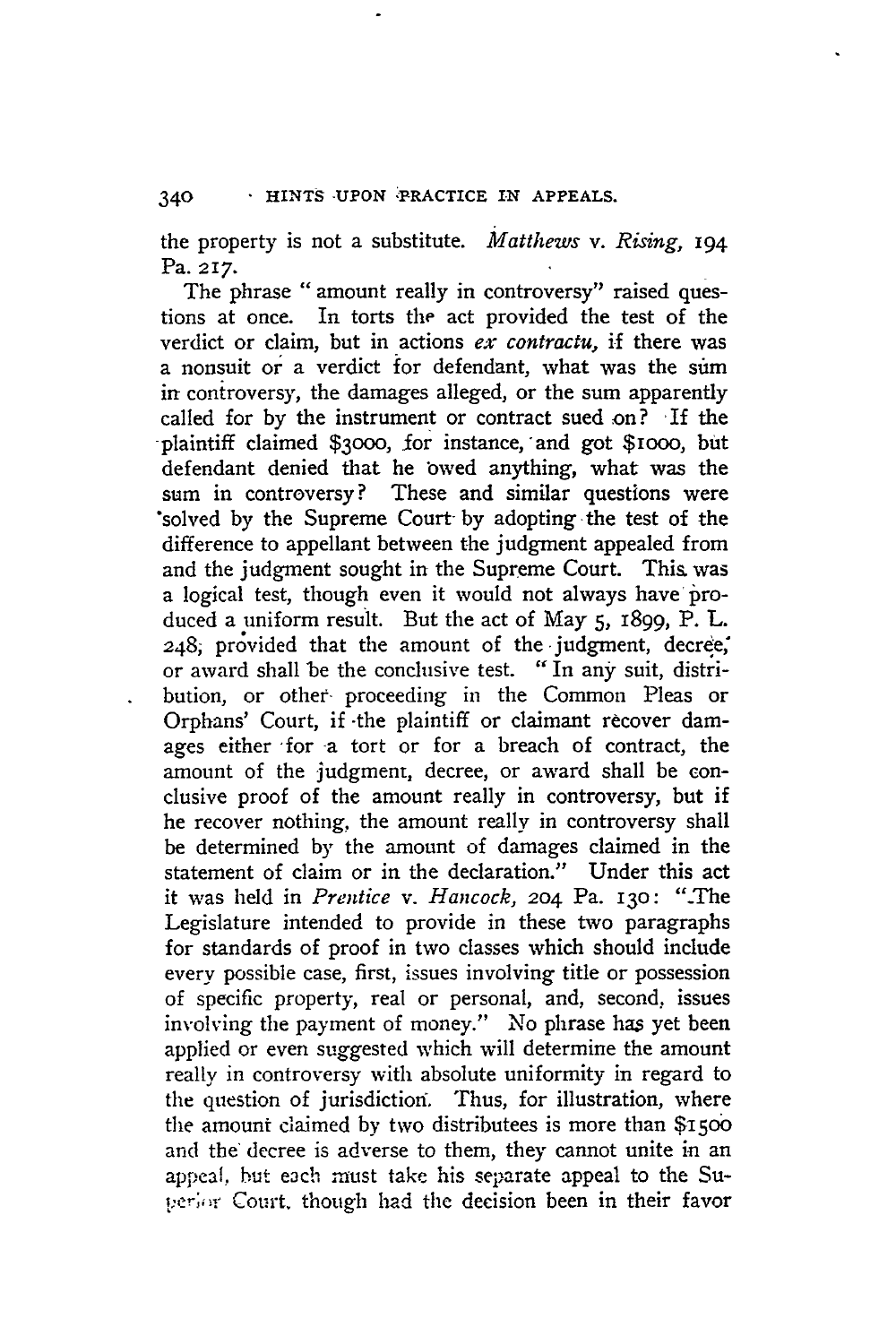the residuary legatee or other party from whose share the entire sum would come would be entitled to an appeal to the Supreme Court: *Staib's Estate,* 188 Pa. 238. So, again, suppose in an action of tort, with damages claimed at **\$5000,** the plaintiff obtains a verdict and judgment for \$5oo, if defendant appeals the amount in controversy is clearly \$5oo, but if the plaintiff appeals it is, or may be, \$4500: *Weaver v. Cone,* 189 Pa. 298. Thus in both'the supposed cases the appellate jurisdiction would depend on the party appealing, and in the second case, if both parties should appeal, we should have the same judgment going for final adjudication to two different courts.

"To remedy these discrepancies and get as nearly as practicable a uniform rule, the act of 1899 fixes the amount of a money judgment in any kind of proceeding as conclusive proof of the amount really in controversy. It may not always determine the amount with absolute accuracy, but it constitutes a uniform standard for the determination of the appellate jurisdiction, and has the advantage of being fixed, definite, and of easy application :" *Prentice v Hancock, supra.* It is not, however, always as easy as it at first seemed.

Having settled the matter of the court, you have next to consider the nature of the error by which you are harmed, and the process by which you can get it rectified. I pass over the subject of new trials, which are the appropriate remedy for mistakes of fact in general, for verdicts against the weight of evidence, etc., as not within the scope of the present occasion. Broadly speaking, the Supreme Court reviews only the law, and does this in one of three forms-certiorari, writ of error, or appeal properly socalled. It is true that the process now by the act of May 9, 1889, P. L. 158, is all called by the same name, an appeal. In commenting on that act the Chief Justice of that day with a directness and force characteristic of his style said *(In* rc *the act of May, 1889,* **25** Weekly Notes 361): "Instead of simplifying proceedings in this court the act of 1889 has produced nothing but confusion. It was not called for by any great need, it was not asked for **by** this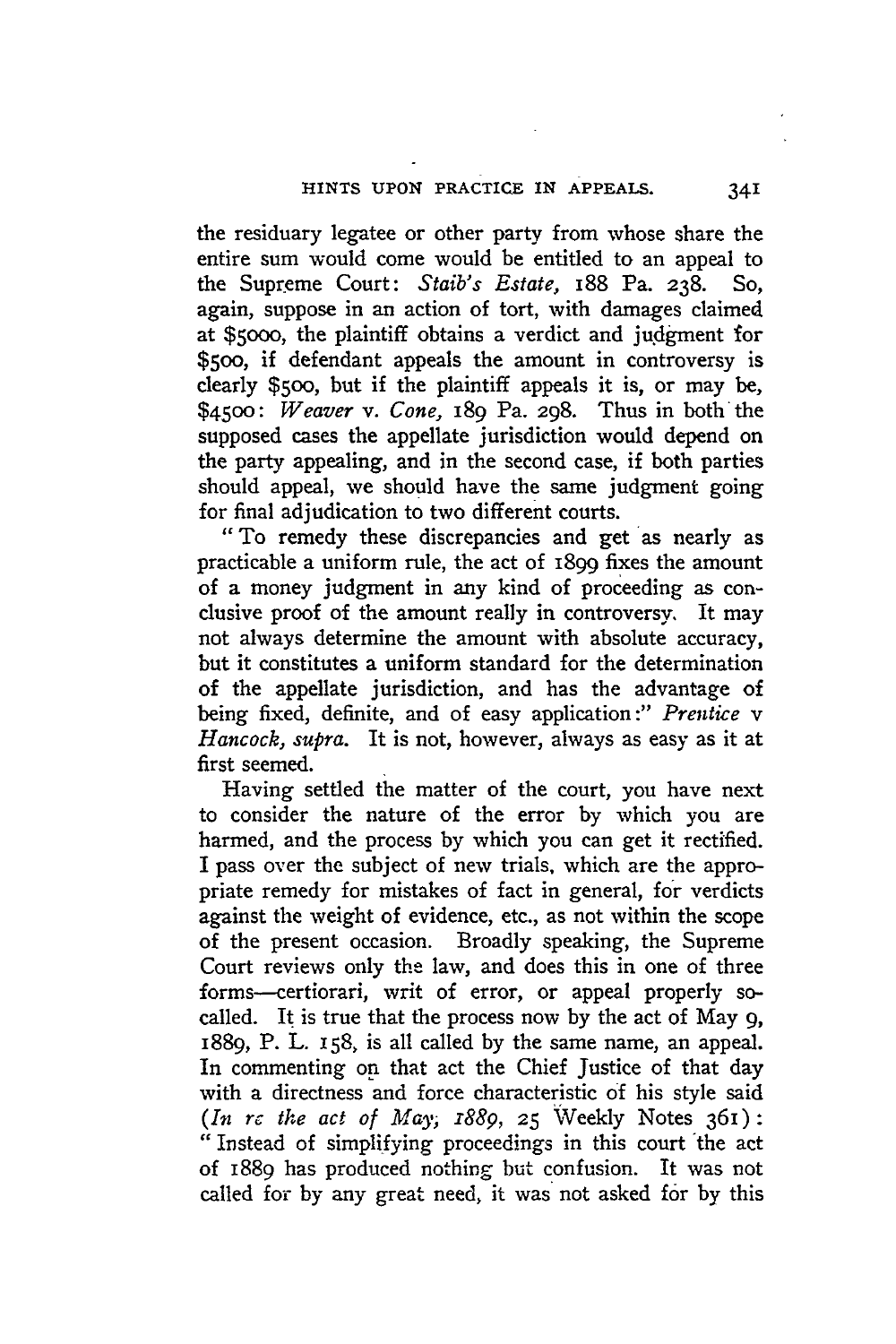court, nor by any considerable number of the members of the bar who practised therein, and it serves no useful purpose," and in *Rand v. King,* **134** Pa. 641, the late Justice Williams said: "Prior to the act of May, 1889, there were three of these (forms of appeal) in common use, and the peculiar characteristics of each were well understood by the profession. That most generally employed was the writ of error, which lay against any final judgment in any court of record and against such interlocutory and auxiliary orders as have been made reviewable upon it by statute. On this writ the judgment is reviewed with reference to alleged errors which are pointed out by exceptions taken to the action of the trial court at the time when the rulings are made, and as a general rule the power of the Supreme Court is limited to the questions so raised: *Warsaw Tp. Poor D. v. Knox Tp. Poor D.,* **107** Pa. **301.** In all equity cases and those following'the equity forms an appeal from the decree complained of is the proper mode of review. It brings up the pleadings and the evidence on which the decree rests, and makes it necessary for the appellate court to examine, and see whether the decision is just and conscionable on the case that was presented to the chancellor who made it. The remaining method was by writ of certiorari. This writ brought up the record in any given case for review and correction, but it brought the record only: *Carlson's License,* **127** Pa. **330;** *Holland v. White,* **120** Pa. **228.** The errors to be corrected must appear on the face of the record: *Chase v. Miller,* **41** Pa. 403; and the merits cannot be inquired into upon this writ, but are left to the judgment of the court below: *Election Cases, 65* Pa. **2o.** Neither the opinion of the court nor the evidence forms any part of the record proper, and for that reason they will not be examined on certiorari: *Holland v. White, supra.* The character of the proceeding to be reviewed suggested, therefore, the method to be adopted and the limits within which the practitioner should direct his preparation.

"Since the act of 1889 these modes remain applicable in the same cases, within the same limits, and with the same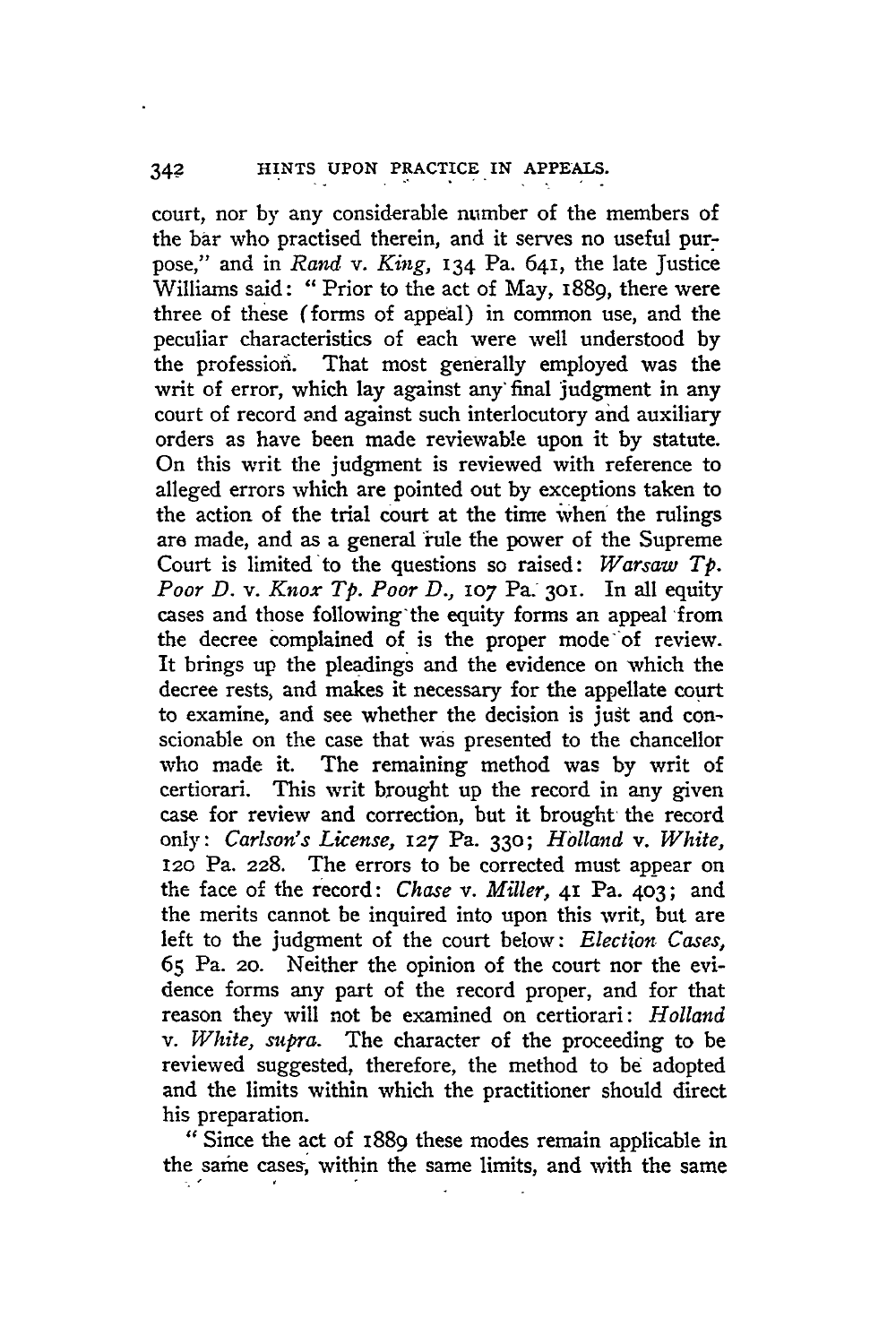effect as before, the only difference being that now they are all called **by** the same name. The act provides 'that all appellate proceedings in the Supreme Court heretofore taken **by** writ of error, appeal, or certiorari shall hereafter be taken in a proceeding to be called an appeal.' It will be noticed that this act does not profess to extend the right of review, to change its extent in cases already provided for, or to modify in any manner its exercise. It simply provides that dissimilar proceedings shall be called **by** the same name. An appeal in name may therefore be a writ of error or a certiorari in legal effect, and it is necessary in every case to look into the record and determine at the outset of our examination whether what is 'called an appeal' is such in fact, or is a writ of error or a certiorari. The practical effect of calling proceedings so essentially unlike **by the** same name is to obscure and divert attention from the peculiar characteristics of each. This increases the sense of uncertainty on the part of the practitioner, and the labor on the part of the appellate court."

After fifteen years of experience of the act these are still the views of the court. The act has probably done no great harm, but it has certainly done no good. It saves indolent counsel the trouble of considering what his writ should be called, but it puts on the court the labor of looking into the real nature of the appeal, whether though the voice is Jacob's voice the hands are the hands of Esau. This labor, not great in any one case, perhaps, when it has to be done six or seven hundred times a year becomes burdensome to the court and is no real benefit to the practitioner, and it carries with it a certain amount of danger to the student and the inexperienced practitioner.

The assignments of error in modern practice constitute pretty much all the pleadings. They are analogous to the narr or statement from which the court learns the cause of action. When you reach this point I cannot urge you too strongly to study the rules of court. They do not contain all the law of the land, but they do contain nearly all the law of practice on the subjects which they cover. Study them, therefore, as you studied the multiplication table,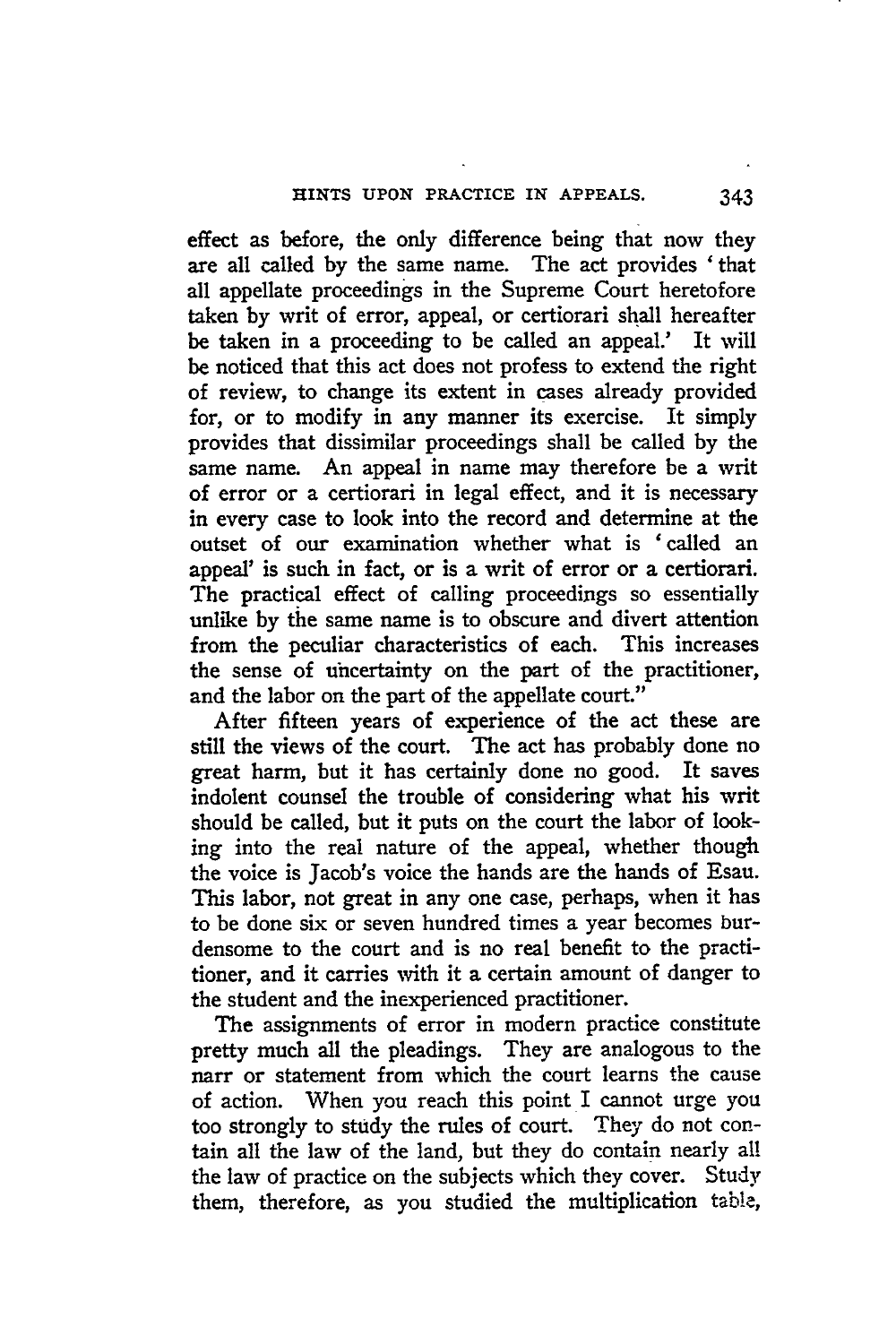#### 344 **HINTS UPON** PRACTICE **IN APPEALS.**

which admits of no variation or exception. I do not say that the rules are as inelastic as the multiplication table, but elasticity is not their quality and variations are dangerous. Besides, the great principle never to be forgotten is, that it is just as easy to do a thing the right way as the wrong, and very much safer. Therefore study your rules of court with the full conviction that they mean exactly what they say, and follow them literally. Don't allow yourself to do something that you think is an equivalent or just as good. With your mind full of your view of the case something may seem an equivalent to you which will not seem so to your adversary, with his mind full of a different view, and he may point out variances and shortcomings, and, what is worse for you, the court may agree with him. You may think that this is making rather too much of a small point, but the number of men who ought to know better, who find themselves in trouble every term of court **by** carelessness in this respect, demonstrates the necessity of emphasis.

Rule II requires counsel for appellant on or before the third day of the term "to specify in writing the particular errors which he assigns" and file them in the Prothonotary's office. This is indispensable, as errors not specifically assigned, no matter how plain or how important, are disregarded. As already said, the assignments are the declaration of your cause of action, what is not **ir** them is not before the court. Errors not properly assigned in accordance with the rules are treated as not assigned at all.

**By** rule 29 each error relied on must be specified particularly and **by** itself. If any specification embrace more than one point, or refer to more than one bill of exceptions, or raise more than one distinct question, it shall be considered a waiver of all the errors so alleged. No matter how closely connected points may be, they must be assigned separately. "An assignment of error specifying that the court erred in refusing defendant's second and third points, both of which are recited therein, offends against rule 29 in that it embraces more than one point, and is therefore a waiver of both alleged errors," *Crawford v. McKinney,*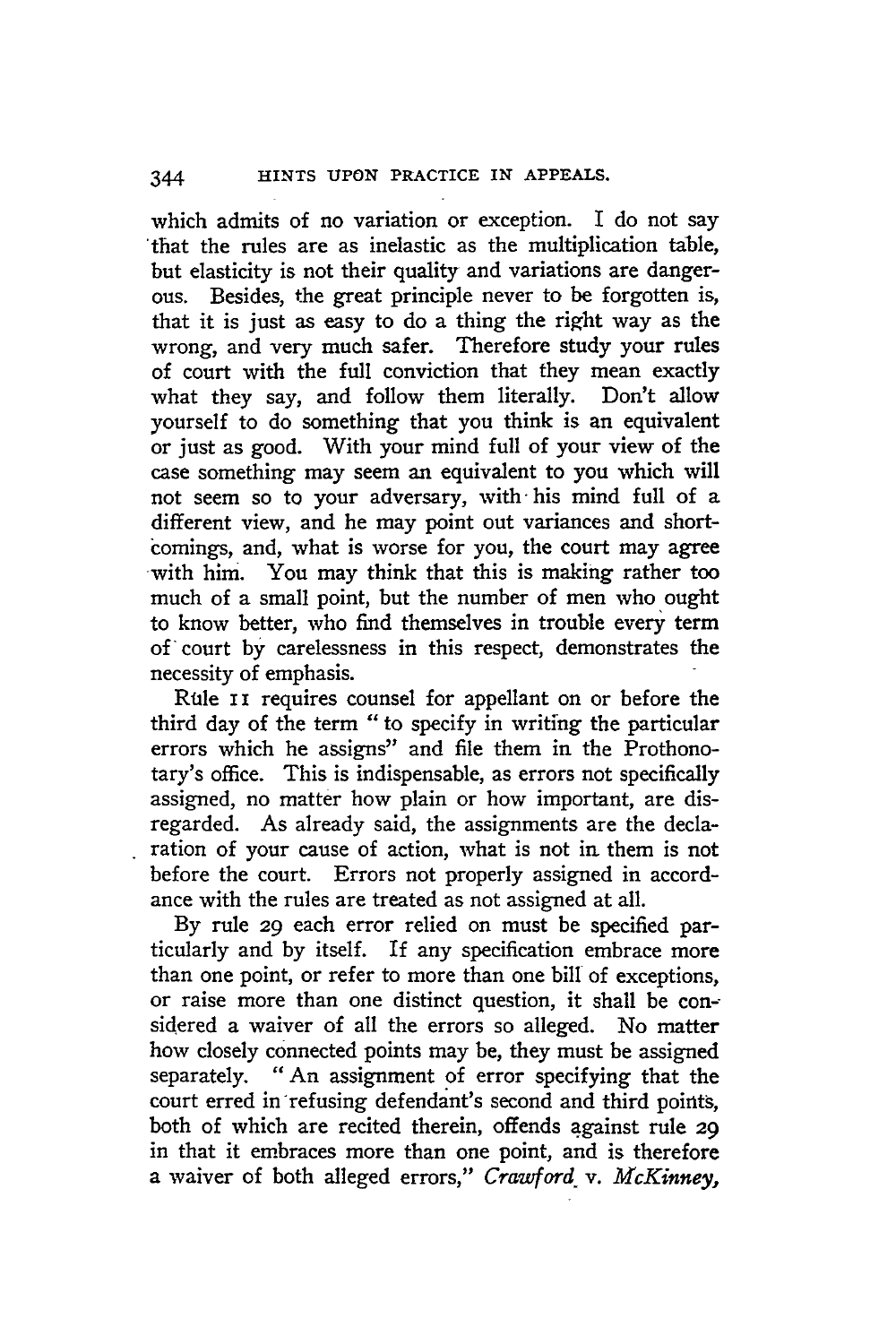165 Pa. 6o5, and in assignments to answers to points the point itself must be given in immediate connection with the answer.

By rule **30,** when the error assigned is to the charge of the court or to answers to points, the part of the charge or the points and answers referred to must be quoted toti*dem verbis* in the specification. Under this rule it is highly important to avoid giving detached or incomplete portions of the charge, or running such parts together when they seem to relate to the same question or the same rule of law. It may be unfair and is always dangerous: *Commonwealth v. Eckerd,* **174** Pa. **137;** *Commonwealth v. Zappe, 153* Pa. 498. In your assignments therefore quote the charge or the answers to points not only with scrupulous accuracy, but with enough of the context to make it entirely clear that you have given the meaning correctly.

By rule **31,** when the error assigned is to the admission or rejection of evidence the specification must quote the questions or offers, the ruling of the court thereon. and the testimony or evidence admitted, if any, together with a reference to the page of the paper book where the matter may be found in its regular order in the printed evidence or notes of trial. The reason of this rule is plain. The court must have the offer or the evidence before it, otherwise it will not appear how its rejection or admission would be injurious to the appellant *(Bailey v. Pittsburgh, 207* Pa. 553), and the court must have its information there without having to hunt for it in the appendix. Then there should always be, as the rule requires, a reference to where it can be found in the notes of testimony, so that it can be read in connection with the preceding or following context if it should be so desired.

The most laborious and probably the most important of all the matters with which we are concerned is the preparation of your paper books. I would again repeat the caution to study thoroughly the rules of court. They are the ultimate authority on questions of practice. Departures from settled forms are dangerous, and even if they have no serious consequences at the moment, they have to justify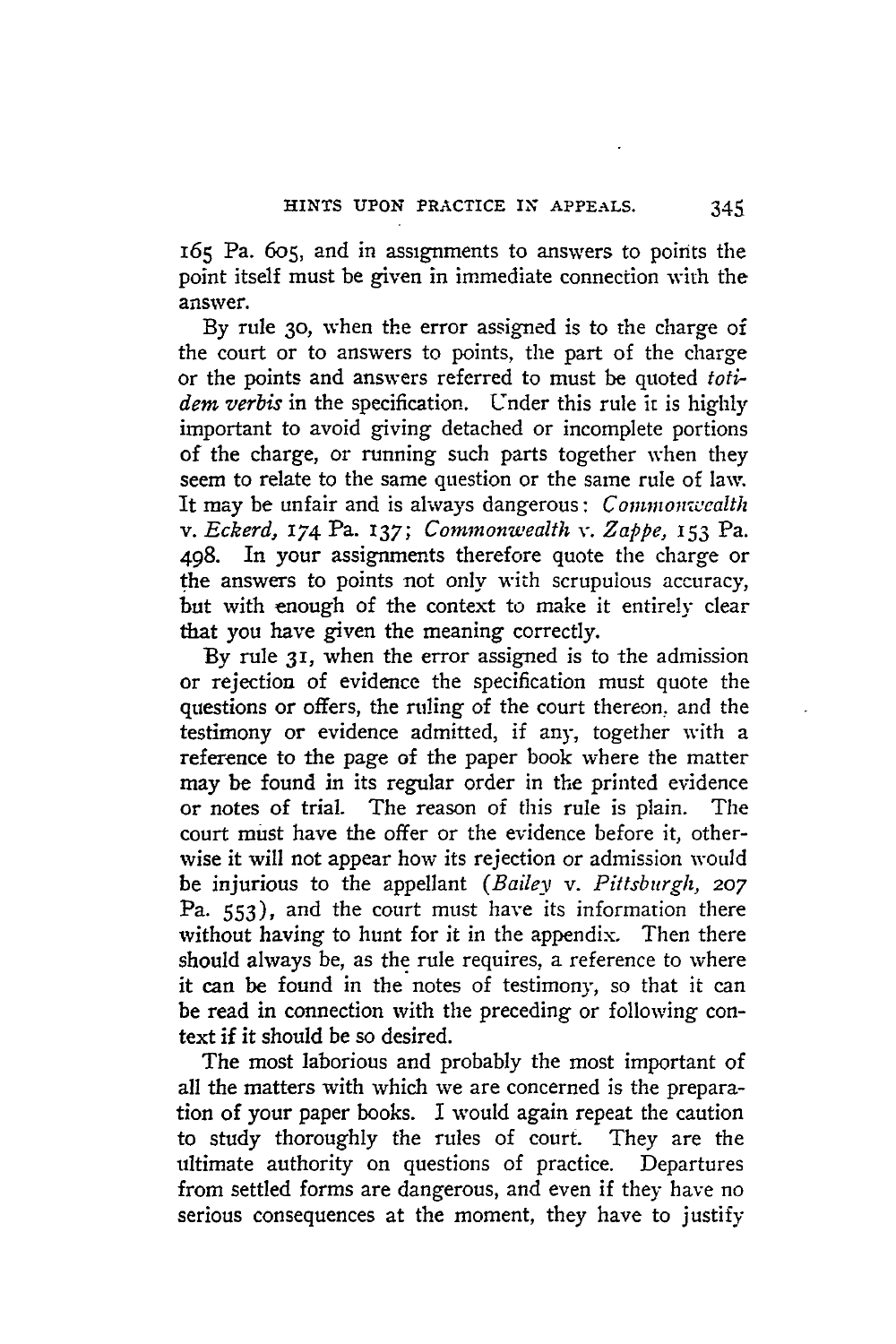themselves, which takes time, and time is the essence of life in the Supreme Court as well as elsewhere. In the, accustomed forms the trained eye gets at the substance of the case in a glance. Nothing, for instance, could be simpler than the common counts and the bill of particulars, a mode of statement resulting from centuries of experience and efforts of as acute intellects as ever devoted themselves to human affairs. Now each individual, learned and skilful, or otherwise as it may be, states the case in his own way, and instead of having the story told in accurate phrase by a trained mind knowing what is relevant or irrelevant, what is material or immaterial, you have it told, as a distinguished English judge said, "Just as one old woman would tell it to another." Even the experienced must read closely to see whether it is a special- narr or just the common counts beclouded with verbiage. So it is with departures in matters of practice: they waste time and attention that could be easily saved by correct practice.

The requirements of paper books are distinctly and authoritatively prescribed, together with the order in which they should be arranged in appeals from judgment on a verdict, which is the example *mutatis mutandis* for all other appeals, in rule **19:** First, the names of all the parties as they stood on the record of the court below at the time of the trial, with the addition of the word appellant after the name of the party taking the appeal; second, an abstract of the proceedings showing the form of the action, the docket entries, the issue and how it was made; third, the verdict of the jury and the judgment thereon; fourth, a statement of the question involved; fifth, the history of the case; sixth, the charge of the court with the points, if any, which were submitted in writing to the court below; seventh, the specifications of error; eighth, a brief **of** argument for the appellant; ninth, an appendix containing the evidence **and** the pleadings in full, including any opinion of the court below filed in the case.

The first will be referred to further on.

The second, the abstract of the proceedings, means the docket entries, the nature of the action, and the form in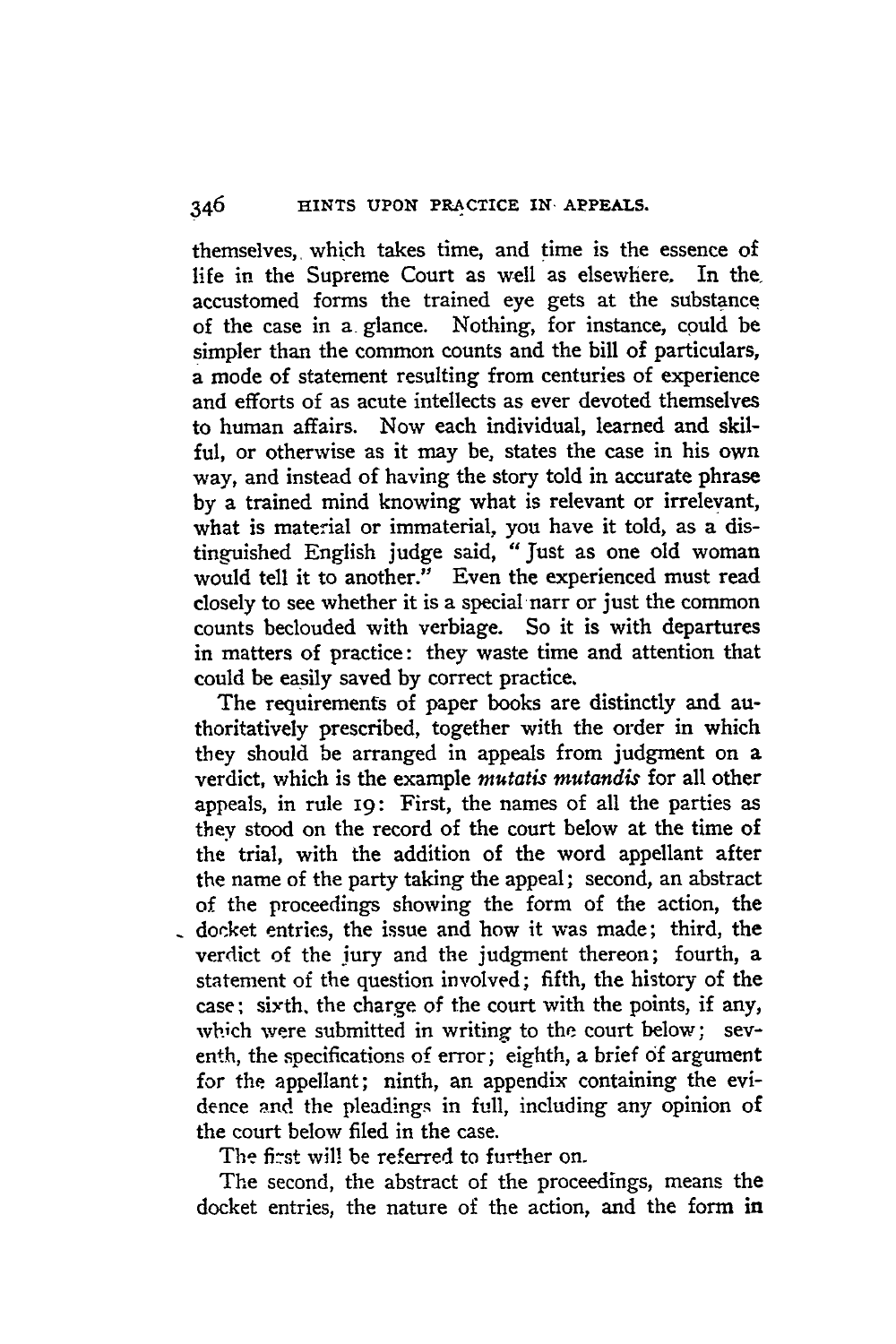which it came up for determination, as, for instance, on a rule for judgment, on demurrer, on verdict of a jury, etc.

Third, the verdict, if any, and judgment thereon needs no comment.

Fourth, the statement of the question involved is the key to the front door of the case, the natural and proper entrance. This requirement is one of the most important and one. of the most rigid. The court when the case is called has no knowledge of it whatever, and the first thing is to learn what it is about. The question involved, therefore, is a convenience to the court and an indispensable requirement of the paper book, but it is also good practice for yourselves to get a clear view of the real question in the case. It is a study in the art of elimination of details not really material. It must state the question, as prescribed in rule **26, "in** the briefest and most general terms, without names, dates, amounts, or particulars of any kind whatever. It should not exceed six or eight lines and must not under any circumstances exceed half a page." The rule is rigidly enforced. In the very late case of *Roush's Estate, 23* Super. Ct. **652,** the paper book was suppressed and the appeal non prossed for want of a statement of the question, and at the present term in the case of *H.* v. *T.,* not yet reported, the same action was taken **by** the Supreme Court for violation of that part of the rule which limits the length to half a page. The history of the case was originally intended to develop this feature, but the custom having become inveterate to make this too full of details the court adopted the new requirement, and does not intend to let it be frittered away in the same manner. It is due to the profession to say here to its credit that the way in which the rule has been received and followed is exceedingly gratifying. When it was first prescribed it was anticipated that it might take the bar some time to grasp its full meaning and to adapt themselves to it. The Prothonotary of the Western District said to me: "What! If you tell Blank"-naming a well-known learned but rather longwinded member of the bar,-" if you tell Blank that he must state the substance of his case in half a page you will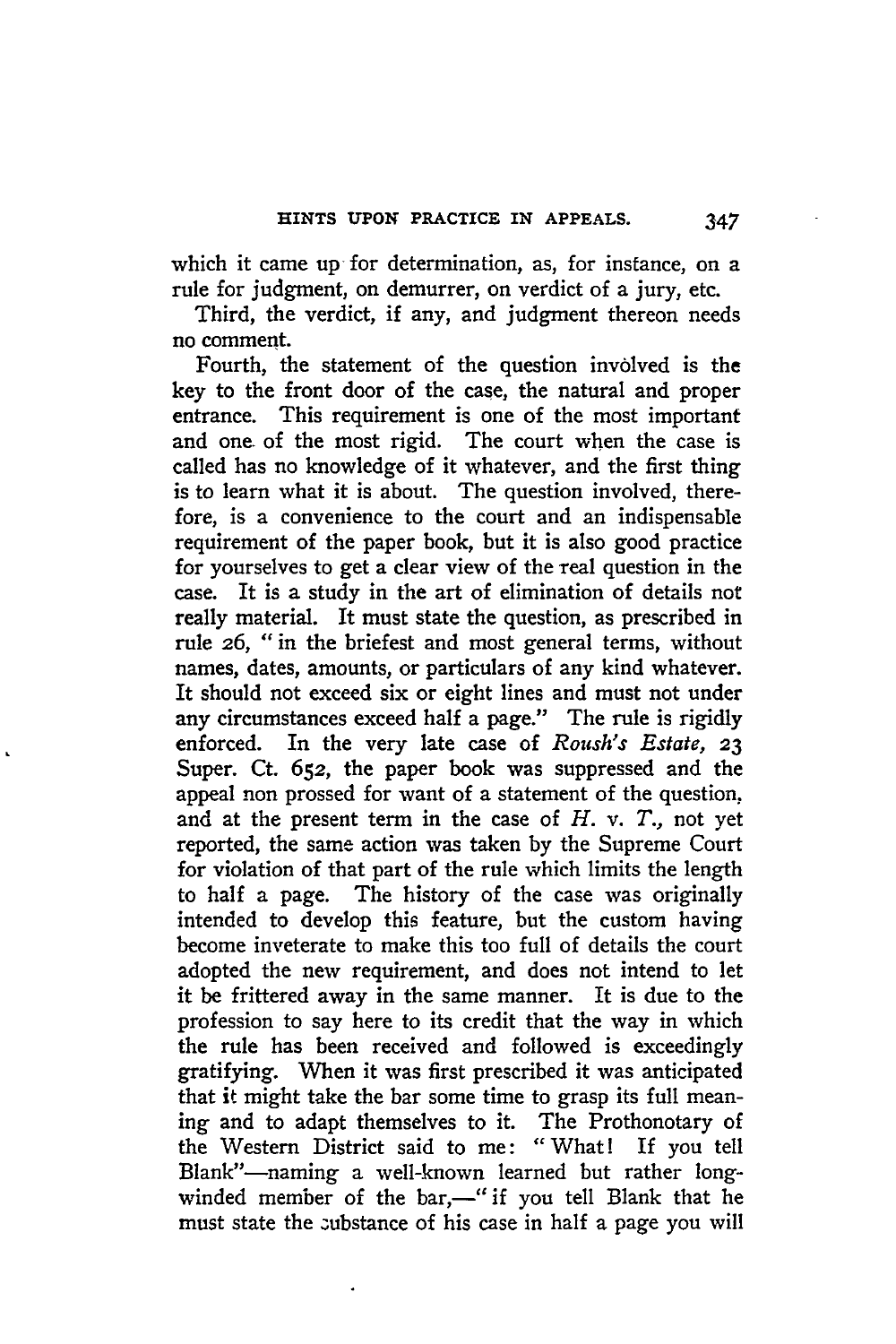frighten him **.to** death." But the intrinsic merits of the requirement were promptly recognized, the paper books seldom transgressing, and nearly always stating the question with such accuracy that the other side acquiesces in the statement of the appellant.

The next requirement, the history of the case, allows more latitude in the relation of facts, but it is still intended to be a legal history, setting forth only such facts as are material to show what the controversy was, and how it came about. Under rule 28 it must not contain argument or any portion of the testimony. Here again is opportunity for practice in the clear, orderly, and concise narration of facts and the elimination of details. It will be worth to you all the trouble you take in regard to it. Actual dates, amounts, or figures of any kind are rarely important. Apart from the statute of limitations or similar questions, the only relevancy or importance of dates depends usually upon their priority. *Qui prior in tempore potior in jure.* Therefore in your history study the true use of dates, give them clearly with such prominence as they merit, but do not overload your narrative with those not really important. And the same remark applies generally to amounts, names, etc., and similar details.

The provision as to the charge needs no explanation except the caution to see that it is accurately printed and in full.

Specifications of error I have already considered.

The next step is the brief of argument, and here, of course, comes into operation the individuality of the advocate. Each must present his case in the way that seems to him the most effective, and I can only give you a few general observations. The printed brief of argument is the packhorse that carries the burden of the case. Therefore make it full, not necessarily long, but cover all your points that you deem material. Subdivide and arrange it methodically under clear headings. Remember that the argument is addressed to a court of seven judges whose minds will not all work alike. On some points with which he is especially familiar one judge may be with you from the start while $\mathcal{L}$ .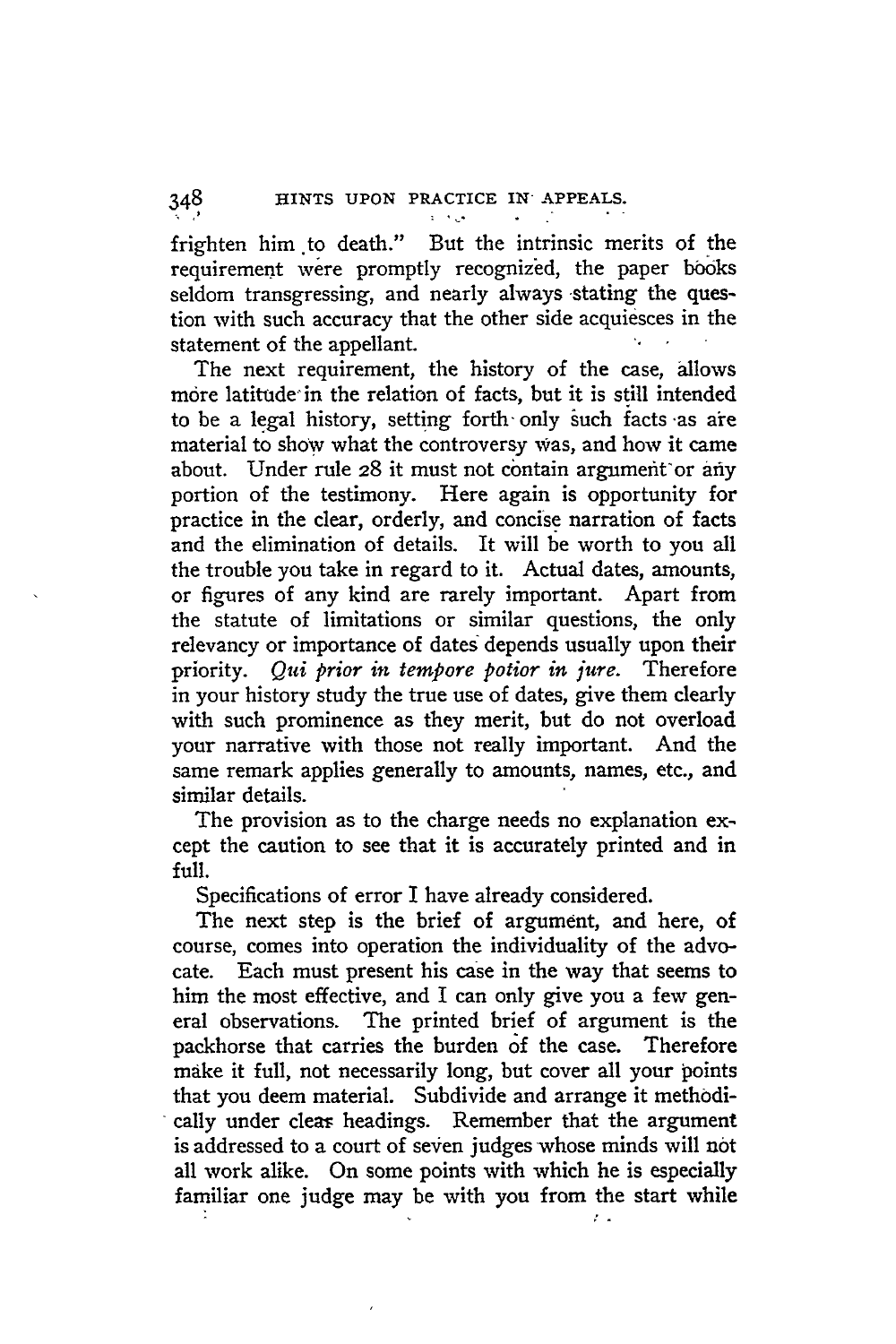another may desire to investigate further. Arrange your brief so that the latter may readily find your authorities, while the former may not waste time on the argument for a view in which he already concurs.

Rule 33 requires: "When an authority is cited the principle intended to be proved by it must be stated, and a naked reference to the book will not be sufficient. Pennsylvania cases decided since the commencement of the State Reports must be cited by the volume of such State Reports." This is a rule that gave much trouble at first. The elder men who knew the cases as reported in Barr or Casey or Harris did not take readily to the different mode of citation, but the new is the better method. I speak with experience and authority on this subject, for I grew up myself under the old style, and I had some trouble to unlearn it, but experience has shown that the new one is much the better way, and getting more so every year. In citing other reports do so by the full titles or by approved contractions. Reports have become so numerous that citing by single initials or by very short abbreviations no longer suffices. Accuracy requires the avoidance of all doubt as to the reference intended. Therefore do not. let apparent convenience lead you into the bad habit of using short references. Do not, for instance, cite "75 F." for 75 Federal Reporter, as I have seen twice in paper books at this present term. Don't write "Cyc." for a popular work now in much use. The book-makers will try to persuade you that everybody does it, and therefore it. must be right, but it is not right, it is slovenly and bad. The book-publishers are your natural enemies. No sooner do they get your shelves loaded with one work than they start another which they tell you you must have. In this respect they are very much like the fashion-makers, whose chief aim seems to be to make this season's clothes so unlike the last that you cannot possibly wear the old ones. Remember that your arguments, including your citations, go into the reports not only for yourselves and your contemporaries, but for the bar of the next fifty years or more. When I came to the bar and for some years afterwards two series of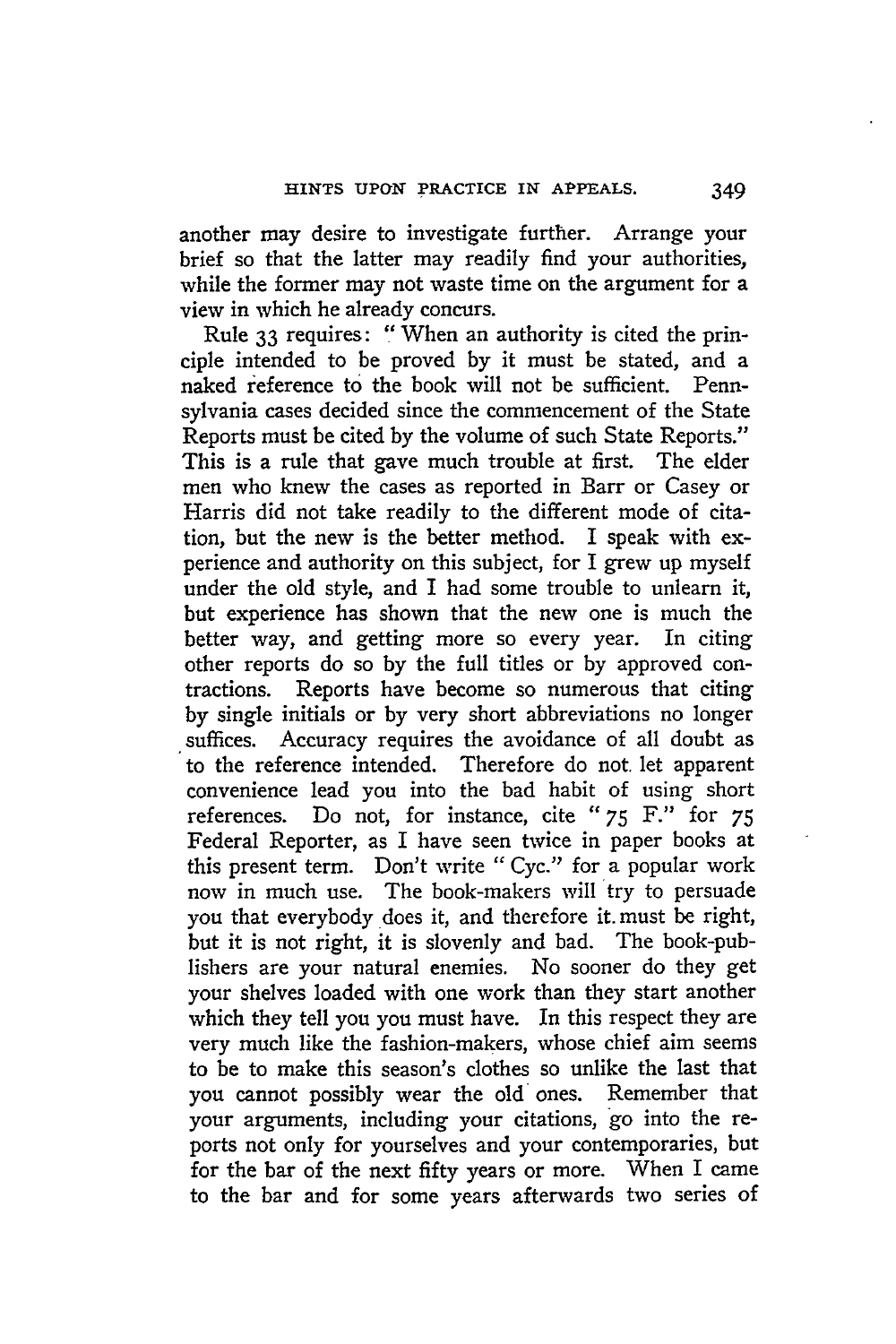reports were in very much use, English Common Law Reports and English Law and Equity. They were cited as **E. C.** L. R. and **E.** L. and **E.** The former was a Philadelphia enterprise for the republication of English reports in full. They were well edited and had the advantage of specifying on each volume the English reporter's name and the number of the volume in his series. The latter was a mixed selection of cases from various courts with a view to their interest to American lawyers. The former is rarely cited now, the latter practically never, and if in our reports of forty or more years ago you find a case that you would like to examine cited from **E.** L. and **E.,** even if you remember what the letters **E.** L. and **E.** stand for, you will have difficulty in learning where the case can be found in any of the books now easily accessible. Such series are ephemeral and their day is usually short. Therefore if you must cite any such sources give their titles in **full,** but do not cite them at all if you can trace up the case and cite it, as you usually can, from its proper volume in its official series. The rule of court makes this mandatory in regard to Pennsylvania cases, and it is good practice in all others.

In citing text-books always give the edition, and it is well to remember that text-books, modern ones, at least, are not authoritative. They are convenient and valuable as scientifically arranged indexes to decisions and as affording frequently the best form of expression of a recognized legal principle. Unless cited only for this last feature, examine the cases which they refer to and cite the best and most applicable of those. As Coke expresses it, *" Melius est petere [ontes quant sectari rivulos."*

Do not be **led** away to cite cases from other states however apposite until you are sure there is no case of our own. Pennsylvania has developed a system of its own, and has a long line of decisions beginning with the volumes of Dallas, who was practically the first American reporter, being antedated **by** Root in Connecticut **by** only a **few** weeks. The early Philadelphia lawyers studied at the Inns of Court, and they brought back profound learning in the doctrines of the Common Law. The circumstances of the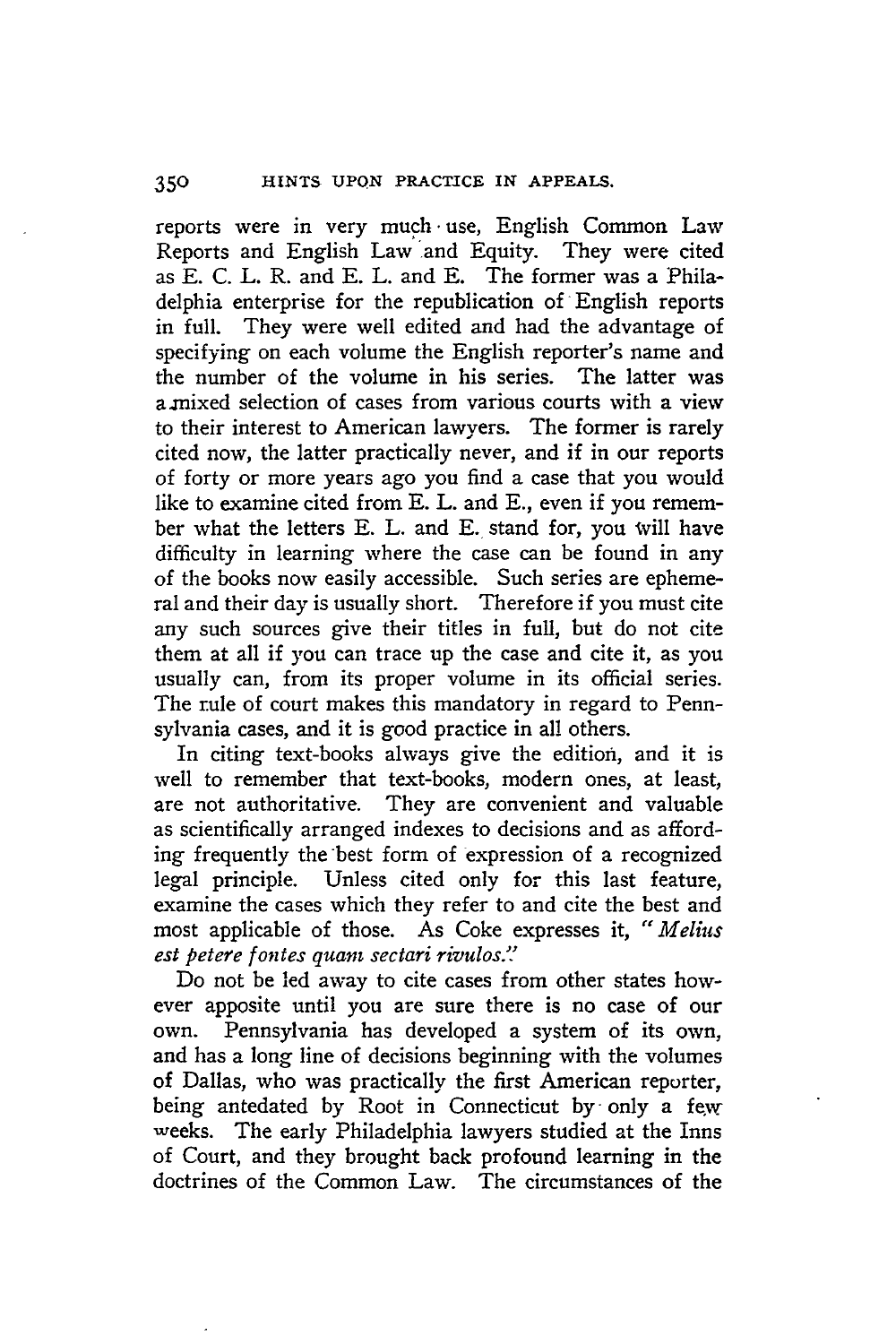province led to such modification as best suited our own institutions. In this connection I would recommend to you a very valuable address by the late Chief Justice Sharswood before the Law Academy of Philadelphia on the **"** Common Law of Pennsylvania." From these beginnings the law of Pennsylvania has been developed into a consistent system of its own, and you as Pennsylvania lawyers should strive to catch the true spirit of it. Therefore, the first requisite of your argument is to give the Pennsylvania authorities. The searching out of the cases is the work of counsel. When the court finds Pennsylvania cases in point that have not been cited by counsel a veil of doubt is thrown over the whole brief as the result of haste or careless preparation. In *Duggan v. B. & 0. R. R.,* I59 Pa. 248, the Court says: "The paper book of the appellant is open to just complaint. In a rather full brief of cases from other states not a single Pennsylvania decision is referred to, although, as the opinion shows, there are several which are much closer in point than any of those cited, and they are, of course, much more authoritative with us than those of other states however well reasoned. In the pressure of business on this court we ought not to be called upon to do counsel's work. It is not always possible to recall at once even cases with which we are familiar, and we should be able to rely on counsel for reference at least to everything relevant and material in our own reports. Counsel who neglect this duty take a risk not fair either to the court or their client." Reinforce your Pennsylvania cases as you may be able from other states; often it is useful, never hurtful, to know the law as other courts have held it. It may be, even when there are Pennsylvania decisions, that before the line of precedents has become too long and too firmly established, an array from other states may cause a revision in accord with a general current of authorities, but if so it should be done in the open, and with full knowledge how far it is untrodden ground, or the path has been already marked out.

The appendix, as prescribed by rule 19, should contain the evidence and pleadings in full. In putting the evidence

351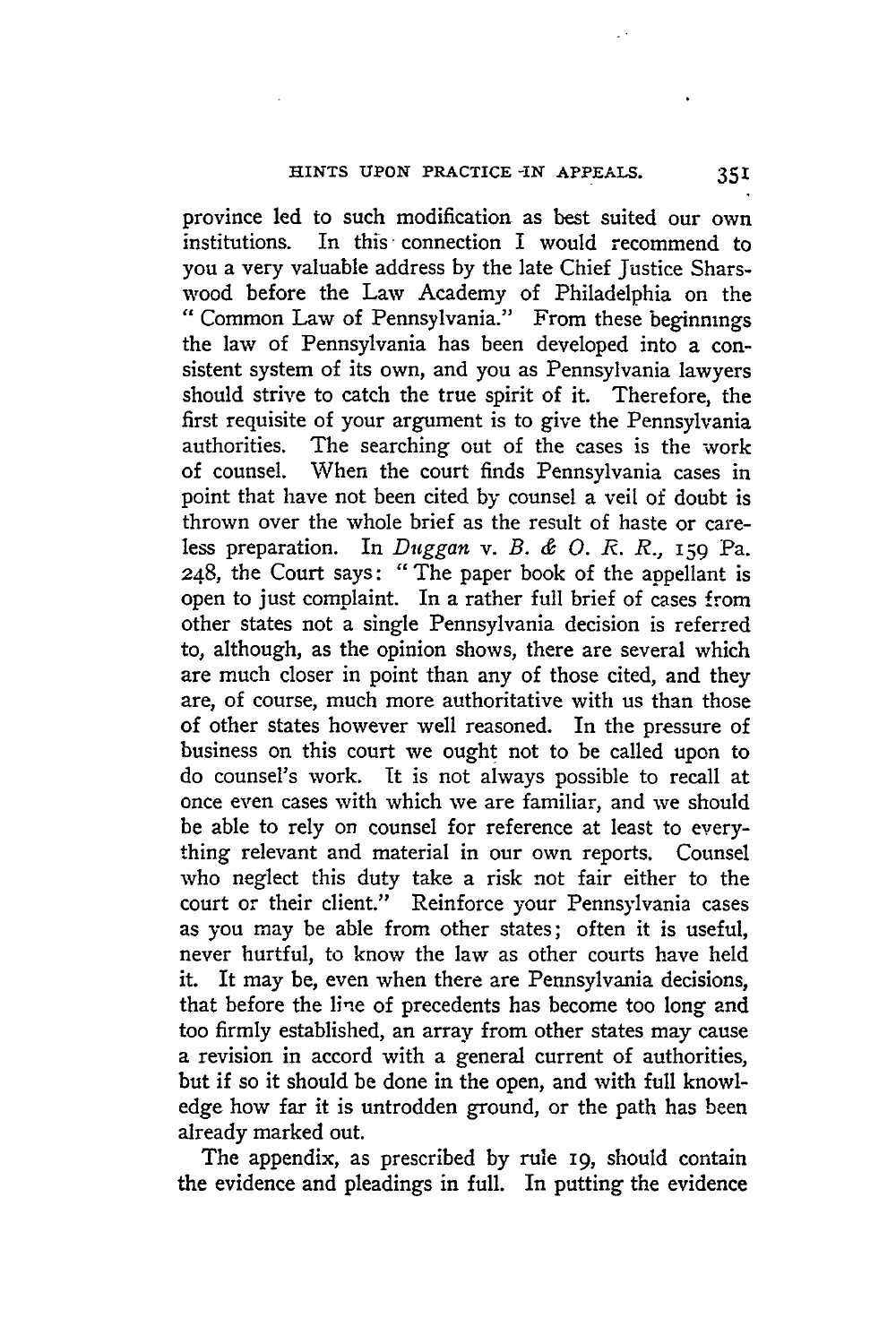#### HINTS **UPON** PRACTICE IN APPEALS.  $35<sup>2</sup>$

on record the court strongly recommends the bill of exceptions, or in its absence the certificate of the judge in the prescribed form. The introduction of stenographers led to the attempt to substitute the stenographer's notes **for** the bill of exceptions, but it was not successful. The judge is the responsible and authoritative head of the court and cannot be displaced from that position either by legislative enactment or the indolence of counsel: *Connell v. O'Neill,* 154 Pa. **582.** The bill of exceptions has stood the test of six hundred years of practice, and no better method of getting matters *in pais* on the record has yet been invented. It secures the authoritative certification of what took place while it is yet fresh in the memory of counsel and court, and though it costs a little, and only a little, more trouble at the time, it often saves much more important trouble in the end.

Rule 39 requires the paper books to be printed in ordinary octavo size. The reason of this is convenience in handling, as the court nearly always has a large number together. Dr. Johnson said of Boswell that he was a "very clubbable man," that is that he fitted well into the company wherever he happened to find himself, and the octavo paper book is clubbable in the sense that it fits conveniently into the bundle.

The cover should not be overloaded. Rule 39 sets forth the real requirements. The number and term at the top, followed by the title of the appellate court; then the names of parties, and these should be stated exactly as they stand on the appearance docket of the court below, with the addition of the single word "appellant" to the name of the party taking the appeal; then the title of the court from which the appeal is taken, with the statement "paper book of appellant," or "appellee," as it may be, and the names of the counsel whose book it is. Everything else is unnecessary and therefore objectionable.

The improvement in the retention of the title of the case throughout, for improvement it is, was made by the act of May 9, 1889, of which I have already spoken, and it is the only good thing in the act. As said by Chief Justice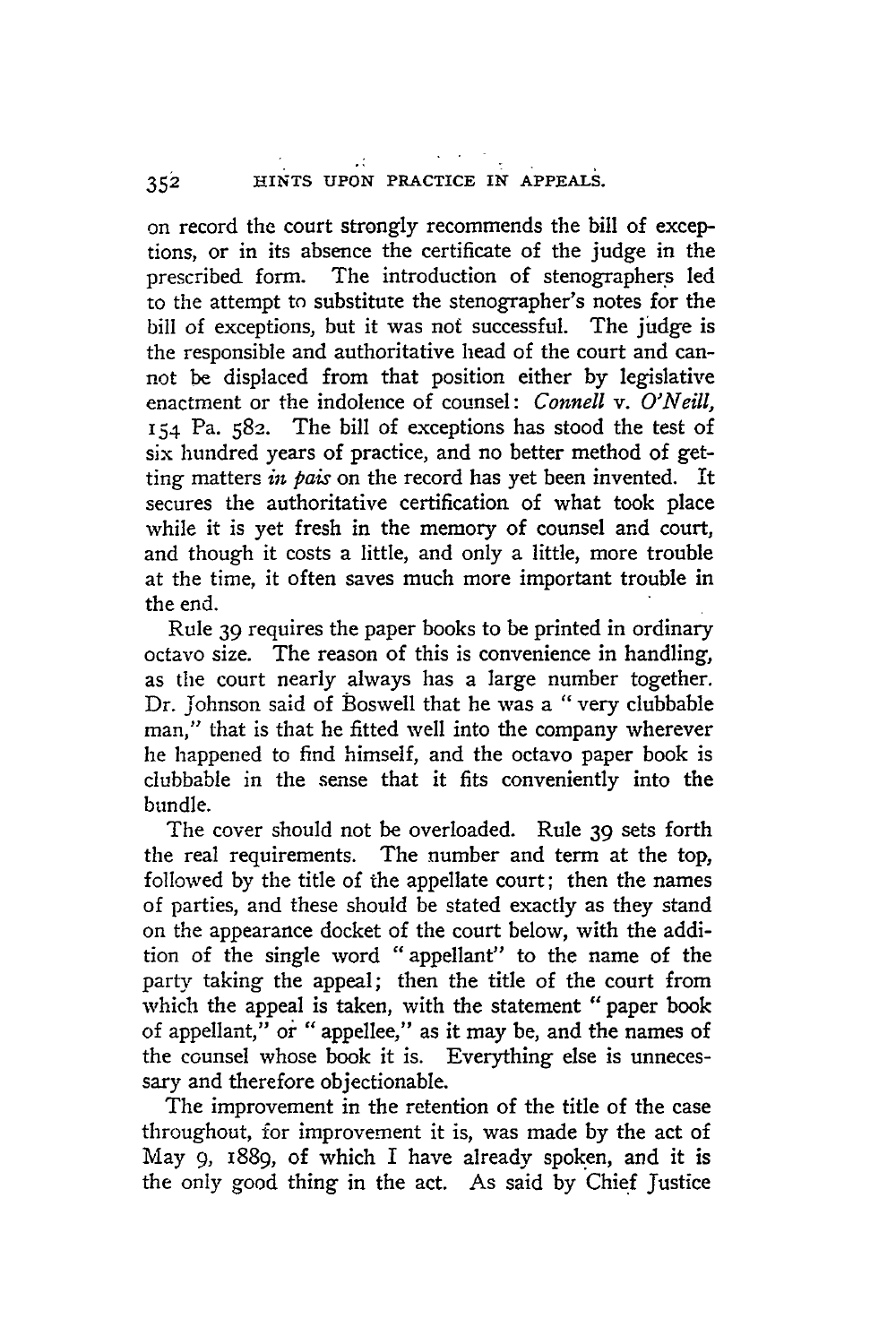Sterrett in *Christner v. John*, 171 Pa. 527: "The justly deserved criticisms (upon the act of 1889) were not intended to apply to the commendable provision in the second section of the act which requires that the parties to any appellate proceeding in this court shall be stated in the same order in which they stood in the court below. The practical utility of that provision is obvious." It enables the court to see at a glance and to keep easily in mind the position of the parties and the bearing of questions upon their respective rights, yet notwithstanding these manifest advantages, such is the inveteracy of professional habit that to this day, after fifteen years of existence of the act, this feature is often only partially obeyed, and not infrequently disregarded altogether. You have the advantage that you have no bad habits to unlearn and you can begin right.

At this point, apropos of habits, let me digress a few moments from strict matter of law to one of less serious but not unimportant consideration. Be careful of your English. Do not allow yourselves to drift into the slipshod habit of saying appellant and appellee. The words are appéllant and appéllée. Apéllée, a bacchius in prosody, does not run trippingly on the English-speaking tongue, in fact the bacchic metre was not a favorite even with the nimble-tongued Greeks, accustomed as they were to hard words. Appellée has therefore acquired some standing, and perhaps, following the genius of the language to distinguish **by** change of accent words which are apt to run too closely together, it is likely to establish its place, but it is not yet correct, and for appellant there is no excuse whatever.

Your profession will require of you the study and use of language with accuracy. Whether in an argument on the interpretation of a statute, the meaning of a contract, or perhaps, most of all, the construction of a will, there will be no time in which you will not be required to make close study of the accurate use of words, and along with accuracy, hand-in-hand should go propriety and even elegance. There is no collateral accomplishment that will better repay your time and attention than the acquirement of a habit of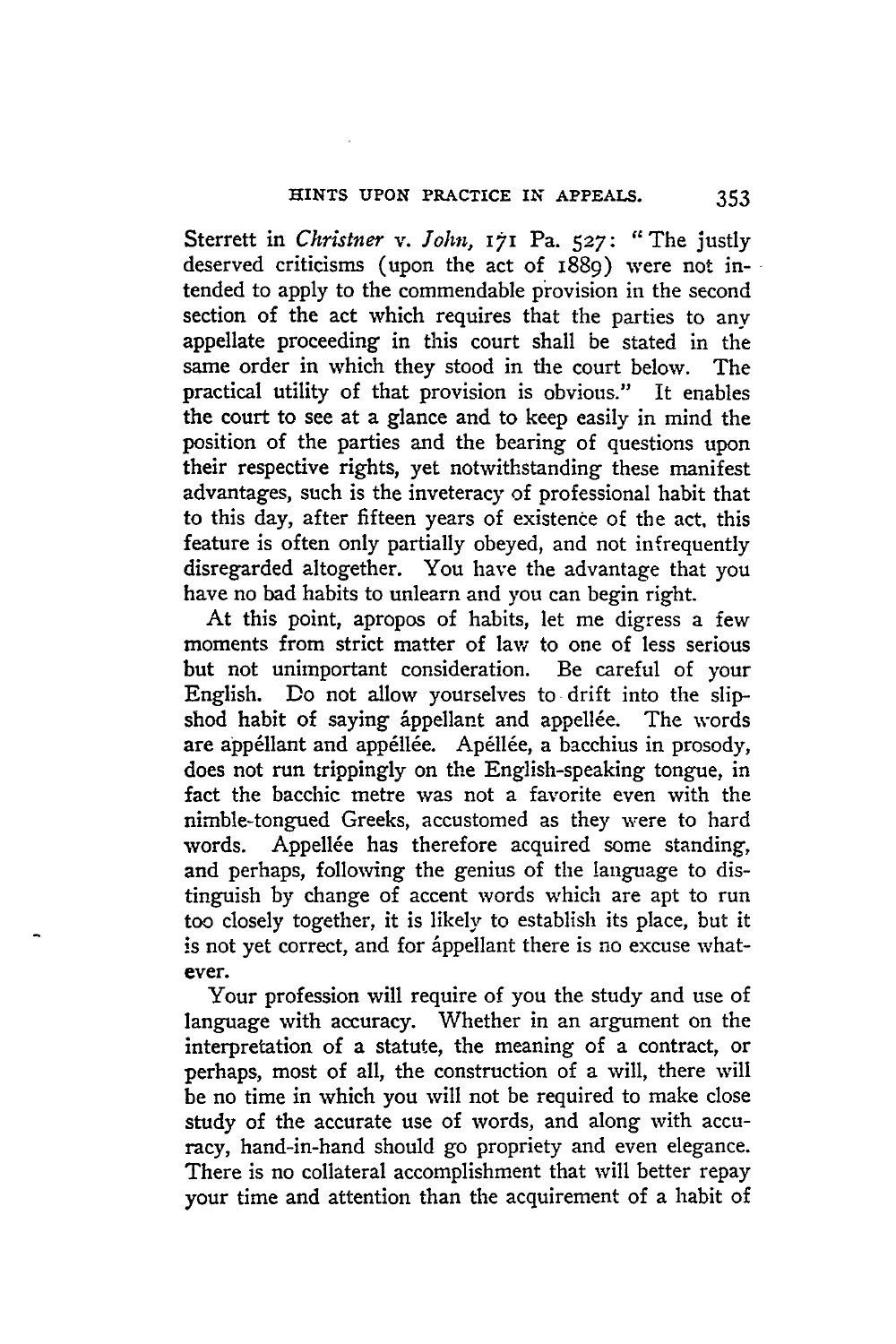correct and even elegant use of your native language. The men who made the reputation of the Philadelphia bar were as careful of their style as they were of their law. In fact, one of the master orators who survived to my day, David Paul Brown, carried this feeling perhaps to excess, and I think would have been more mortified by a slip in pronunciation than by a slip in the statement of a legal proposition. It was their proud feeling that the standard of the language of the bar did not yield to the standard of the stage even in the palmy days of Garrick and Kean and the Kembles. it is not uncommon to hear it said that the day of oratory is over, but it is a mistake. The day of mere declamation has gone by, but the day of oratory is unending. Style has changed, but the art has not perished or lost its power. Oratory, at least of the bar, no longer aims at entertainment, but confines itself to its true purpose, to persuade or convince. For these ends it was never more needed than now, and never more potent. Clear, orderly, and forcible statement is the first step to victory to-day as it always has been and always will be. The stage has largely degenerated into burlesque and slang, and literature tends to run into slovenly newspaper English. All the more reason is there that you, the young men of the day, to whom we look to maintain the ancient reputation of this bar, should strive to do it in your clear and correct use of language as well as in the learned and accurate statement of the law.

Before leaving the subject of paper books I would remind you of the importance of proof-reading. In *Tanney v. Tanney,* **159** Pa. **277,** Mr. Justice Dean calls attention to the importance of this part of counsel's duty: "Care and accuracy in the preparation of paper books is as much a professional duty as pointed and logical presentation of a client's cause. While not seldom many authorities are cited which have little or no bearing on the questions to be decided, still our duty requires of us an examination of all those which counsel points out to us as sustaining his argument. In view of this he should correctly give us the volume, page, and names of the parties in each citation."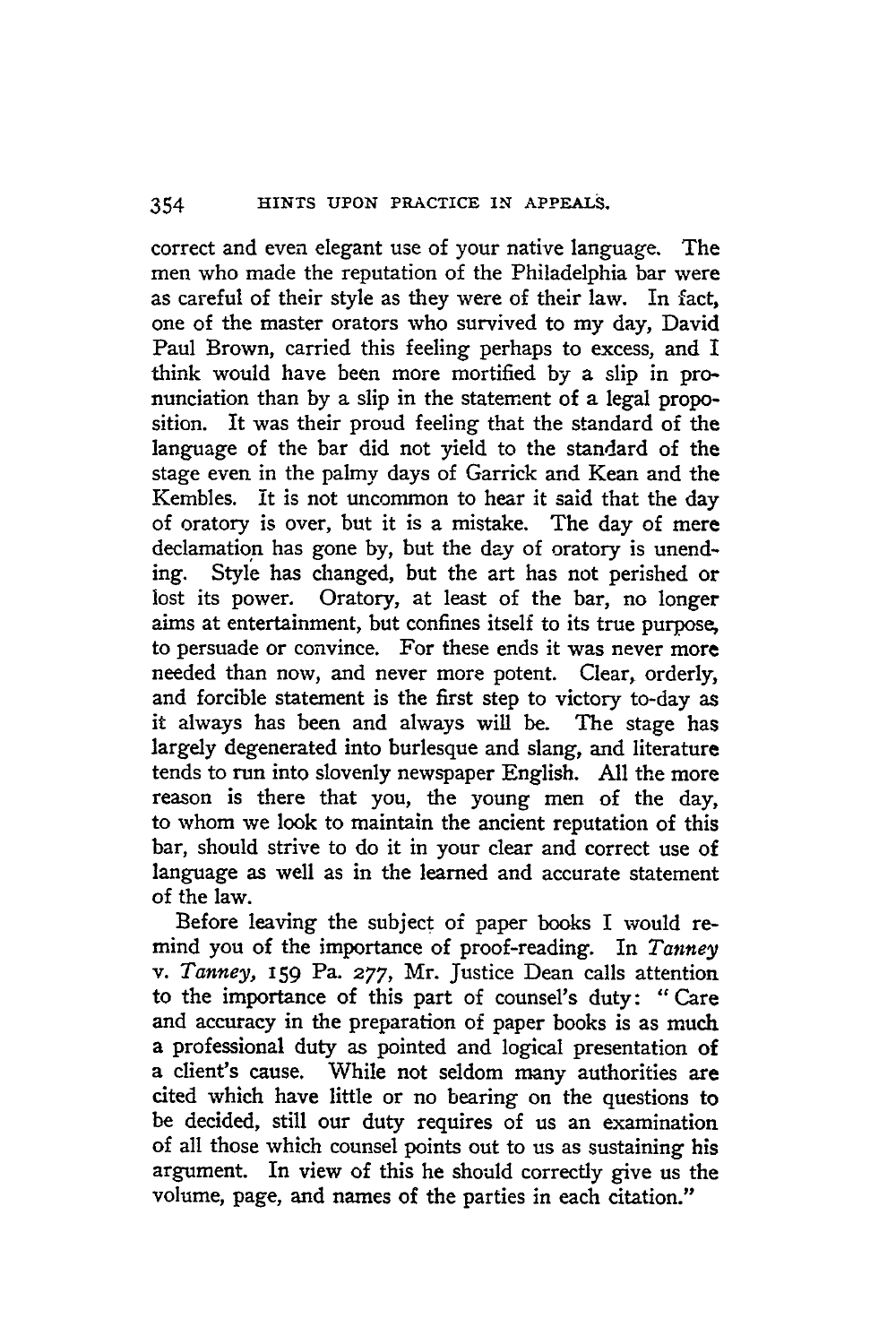### **HINTS UPON PRACTICE** IN **APPEALS.**

Rule 15 relates to motions for reargument. It does not require any discussion except to call attention to the fact that such motions are frequently founded on the failure of the opinion of the court to notice some particular fact or special argument of counsel. But that is a very ineffectual ground for reargument. The court always considers the whole case, but does not always think it necessary to prolong the opinion by separate mention or discussion of every particular point made. It is only when some substantial misconception of a really material fact appears clearly in the opinion that the motion for reargument is likely to be successfully made.

I come lastly to the oral argument. Here most of all it is apparent that everything must depend on the individuality of the counsel. Each must present his views in such method and style as his own convictions and capabilities dictate. All I can do is to present a few hints as to what is desirable to do or to avoid. The printed argument in the paper book, as already stated, is the packhorse to carry the burden of the case. It is therefore loaded with all the points involved, but in print all assignments of error, big and little, look alike, and the space they occupy respectively is not always in proportion to their relative importance. The office of oral argument is to vitalize the inert print, to inform and convince the court on the general bearing and really important issues of the case. It should therefore in some respects be the opposite of the paper book. Dwell on the main point, leaving the lesser ones to the book. The older lawyer, who fought his case on common law issues, had to study closely the real hinge on which it must finally turn. Approximate that somewhat in your oral argument. Study to know what you are to say, and say it, and then, perhaps the most difficult part of all, know when you have done. I doubt if any man, even the veteran in constant training, has said when he sits down exactly what he intended when he got up to speak. Every man talks longer than he thinks he will when he begins. It is one of the little jokes the court have to themselves that when the second counsel on the side opens by saying that he has but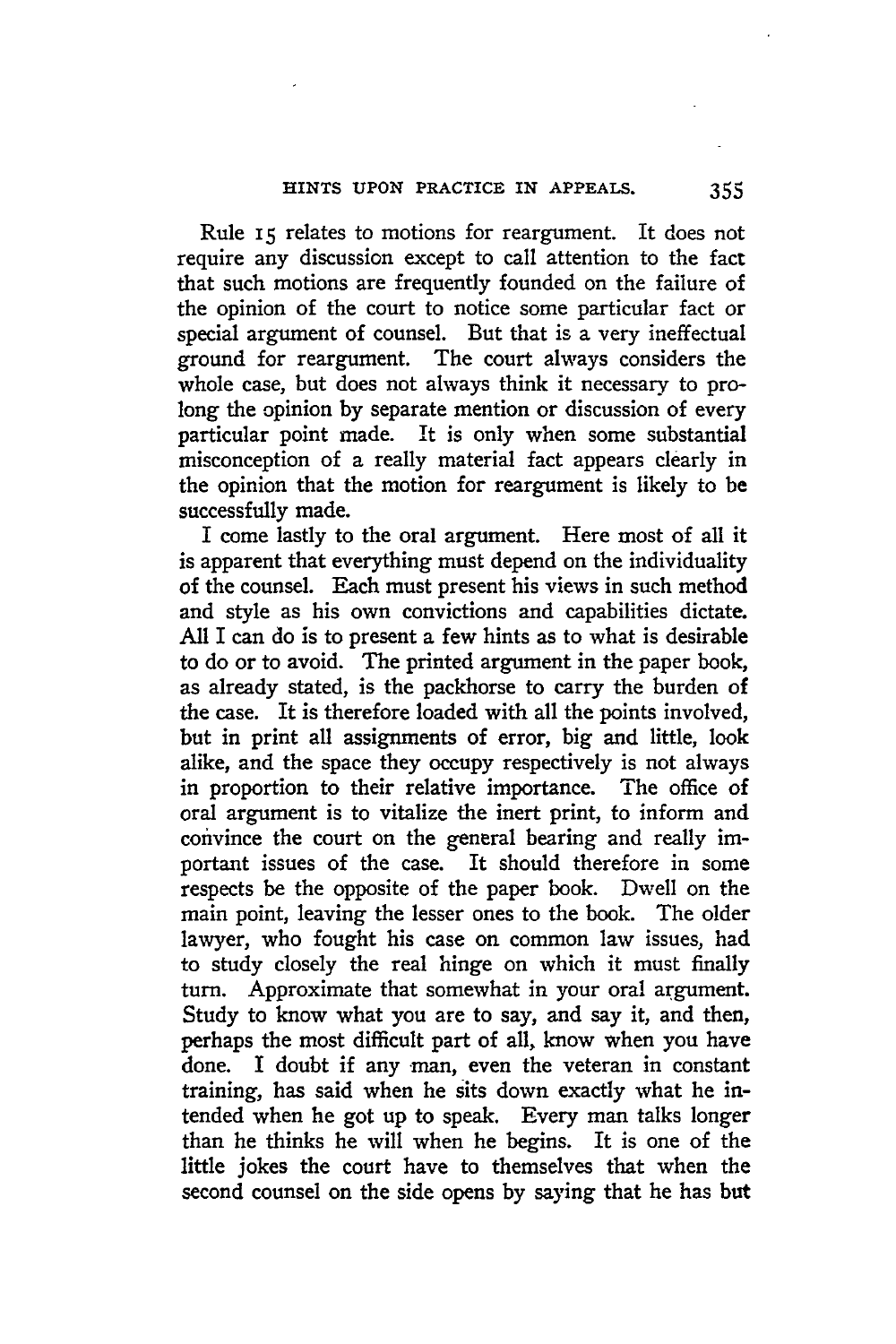#### 356 **HINTS UPON PRACTICE** IN **APPEALS.**

a few words to add to what his colleague has so well said, the court look at the clock, with the confidence born of experience that that speaker, unless stopped, is going to talk twice as long as his colleague whom he has just complimented as having said all there was to say. The argument is somewhat like a battle, the plans must be modified by the movement of the enemy, but you should have your plan and follow it as best you may. Whether to make notes or not is a matter which must be determined **by** each for himself. It tends to keep the speaker down to the thread of his discourse, and not unduly to amplify any one part, because he has before him the constant reminder that there are others he has yet to treat of. But whether you makes notes or not, consider carefully beforehand what points you will touch on and what leave to your paper book. Study what to say, therefore, but I would not recommend that you try to study the very words in which to say it. Memorizing is to a certain extent trying to follow the thread of thought and at the same time recall a prepared phrase. It has always seemed to me somewhat like riding two horses at once, an acrobatic feat that not everyone can do successfully. If you think out your line of argument carefully, you will not often have any difficulty about the hour rule, or have occasion to ask for additional time. Moreover, if you are talking directly to the point, not repeating yourself and not unduly dilating on what you have already made clear, the Court is not likely to cut the thread without at least a timely warning. This with other gifts or acquirements of advocacy must be the result of practice and experience to each man in his own case.

I bring these remarks to a close **by** recalling to you that they are only hints to aid you in what, after all, you must learn for yourselves **by** experience. **My** preceptor would not allow me as a student to learn anything about practice. He said there would be time enough for that when the occasion came to warrant the study. It may have been a good plan. It certainly confined my studies to legal principles, but it gave me more than one bad quarter of an hour